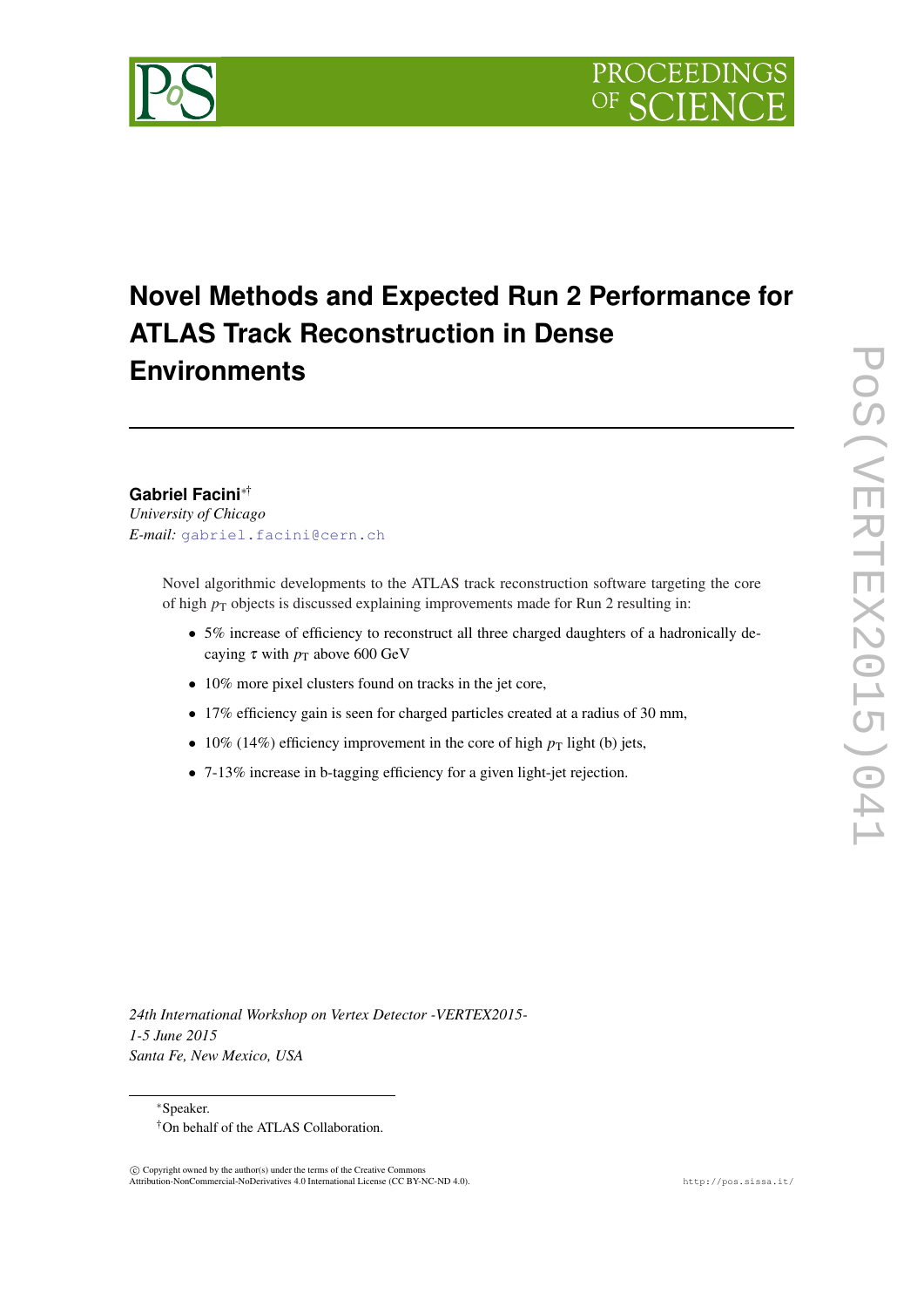# 1. Introduction

Detailed understanding and optimal track reconstruction performance of ATLAS in the core of high  $p<sub>T</sub>$  objects is paramount for a number of techniques such as jet energy and mass calibration, jet flavor tagging, and hadronic tau identification as well as measurements of physics quantities like jet fragmentation functions and jet charge. With the increase of center of mass energy for Run 2 of the LHC, the potential to produce new heavy resonances is considerable. Decays of the new particles, and the associated background, can be dominated by high  $p<sub>T</sub>$  objects where algorithm performance falters. Therefore to fully exploit the discovery potential of the full Run 2 dataset, detailed performance studies are needed. The dense environments of the cores of high  $p<sub>T</sub>$  jets and  $\tau$ -leptons are characterized by charged particle separations on the order of the resolution of the ATLAS Inner Detector. With the recent insertion of a new innermost layer in this tracking detector, which allows measurements closer to the interaction point, and the increase in the center of mass energy, these difficult environments will become even more challenging and relevant in Run 2. Novel algorithmic developments to the ATLAS track reconstruction software targeting these topologies is discussed

Track reconstruction in dense environments (TIDE) is aided by an artificial neural network (NN) based approach was introduced in 2011 to identify clusters created by multiple charged particles [\[7](#page-16-0)]. The usage of this information was reconsidered during a targeted overhaul of the ambiguity solving stage of the ATLAS track reconstruction chain.

Section 2 contains a brief description of the detector focusing on the Inner Detector. An overview of the track reconstruction algorithm chain is given in Section [3](#page-2-0). Section [4](#page-4-0) states the Monte Carlo (MC) generators and samples utilized. In Section [5,](#page-4-0) changes to the pixel cluster and track reconstruction strategy are presented. Delaying the usage of the pixel cluster NN to a later stage where its ability to resolve merged clusters is enhanced due to the available track information is a major component of the change. Section [6](#page-11-0) presents distributions of tracks-in-jet parameters summarizing the changes resulting from the optimization. This note concludes with Section [7](#page-13-0) showing the positive impact on the performance of flavor tagging algorithms for jets with  $p<sub>T</sub>$  above 100 GeV.

# 2. The ATLAS Inner Detector

The ATLAS experiment, a multi-purpose particle detector at the LHC, is described in detail in Ref.  $[2]$  $[2]$  $[2]$ <sup>1</sup>. The inner detector provides position measurements for charged particles in the range  $|\eta|$  < 2.5 by combining information from three sub-detectors. Starting from the interaction point and focusing on the barrel region, the high-granularity silicon pixel Detector segmented in *R*–φ and *z* covers the vertex region and typically provides four measurements per track, including the new innermost layer (layer 0), the insertable b-layer (IBL) [\[11](#page-17-0)] added for Run 2. The IBL has a

<sup>&</sup>lt;sup>1</sup>ATLAS uses a right-handed coordinate system with its origin at the nominal interaction point (IP) in the center of the detector and the *z*-axis along the beam pipe. The *x*-axis points from the IP to the center of the LHC ring, and the *y*-axis points upwards. Cylindrical coordinates  $(R, \phi)$  are used in the transverse plane,  $\phi$  being the azimuthal angle around the *z*-axis. The pseudorapidty is defined in terms of the polar angle  $\theta$  as  $\eta = -\ln \tan(\theta/2)$ . Angular distance is measured in units of  $\Delta R \equiv \sqrt{(\Delta \eta)^2 + (\Delta \phi)^2}$ .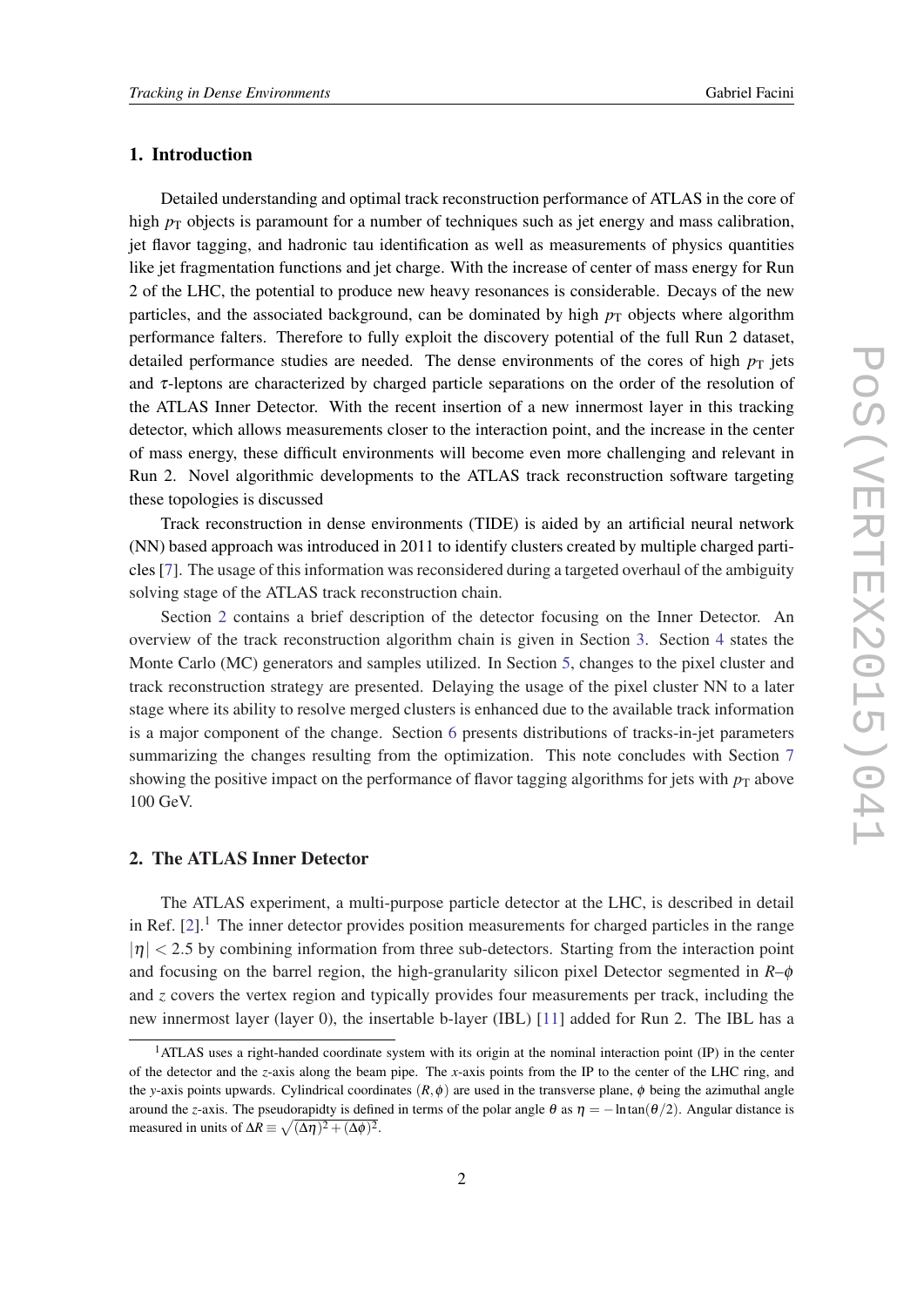<span id="page-2-0"></span>mean radius of 33 mm and a typical pixel size of 50  $\mu$ m (250  $\mu$ m) in the transverse (longitudinal) direction with a thickness of 200 and 230  $\mu$ m for the planar and 3D sensors, respectively. For the remaining three layers (1–3) of the pixel system, located at mean radii of 50.5, 88.5, and 122.5 mm respectively, a typical pixel has a size of 50  $\mu$ m (400  $\mu$ m) in the transverse (longitudinal) direction with a thickness of 250  $\mu$ m. The charge collected on a pixel sensor is obtained by measuring the pulse height using the time–over–threshold (ToT) technique [[12\]](#page-17-0). Outside the pixel volume, the silicon micro-strip detector (SCT) has four double-sided strip layers. On one side, the strips are parallel to the beam direction and at a stereo angle of 40 mrad on the other. The information on both sides is combined on each layer to provide an average of four three-dimensional measurements. The SCT sensors are connected to binary readout chips, which do not provide information on the collected charge. The silicon detectors are complemented by the Transition Radiation Tracker (TRT), which extends track reconstruction radially and provides  $R-\phi$  information. for charged particles within  $|\eta| = 2.0$ . The following section provides an overview of how tracks are created starting with information from the silicon detectors.

# 3. The Track Reconstruction Algorithm

The following section describes the baseline track reconstruction algorithm used during Run 1. Charged particle reconstruction begins with the conversion of the raw data from the Pixel and SCT detectors into three-dimensional measurements referred to as space-points. In the Pixel Detector, each cluster equates to one space-point, while in the SCT, clusters from both sides of a strip layer must be combined to obtain a three-dimensional measurement.

A single isolated particle will typically create charge on multiple pixels of a given sensor with the total predominantly determined by the incident angle. A connected component analysis (CCA) [\[17\]](#page-17-0) groups pixels into a cluster. When the spacial separation of charged particles traversing the module is only a few pixels, charge deposits overlap and the CCA algorithm reconstructs a single merged cluster. An artificial neural network (NN) is thereafter used to identify merged clusters [[7](#page-16-0)] with those above a tunable limit split into two or three identical copies. All clusters are then assigned a position and error from additional NNs.

The primary track reconstruction algorithm utilizes iterative track-finding seeded on combinations of space-points from the silicon detectors. A staged pattern recognition approach, first introduced in the LEP experiment [\[19\]](#page-17-0) era, is used: a loose track candidate search, which allows a number of combinatorial track candidates, is followed by a stringent ambiguity processor that compares and rates the individual tracks by assigning a relative track score to each track. This section outlines the seed finding and ambiguity solving stages of the primary track reconstruction chain. Further details, including a description of TRT track extensions, can be found in Ref. [\[3\]](#page-16-0).

# 3.1 Iterative Combinatorial Track Finding

Seeds are formed from sets of three space-points. A first, crude estimate of the perigee parameters of a track seed is performed with respect to the centre of the interaction region using a perfect helical trajectory in a uniform magnetic field.

Four possible types of combinations can be made from the Pixel and SCT detector spacepoints. SCT-only seeds are considered first having the highest purity or the fraction of seeds that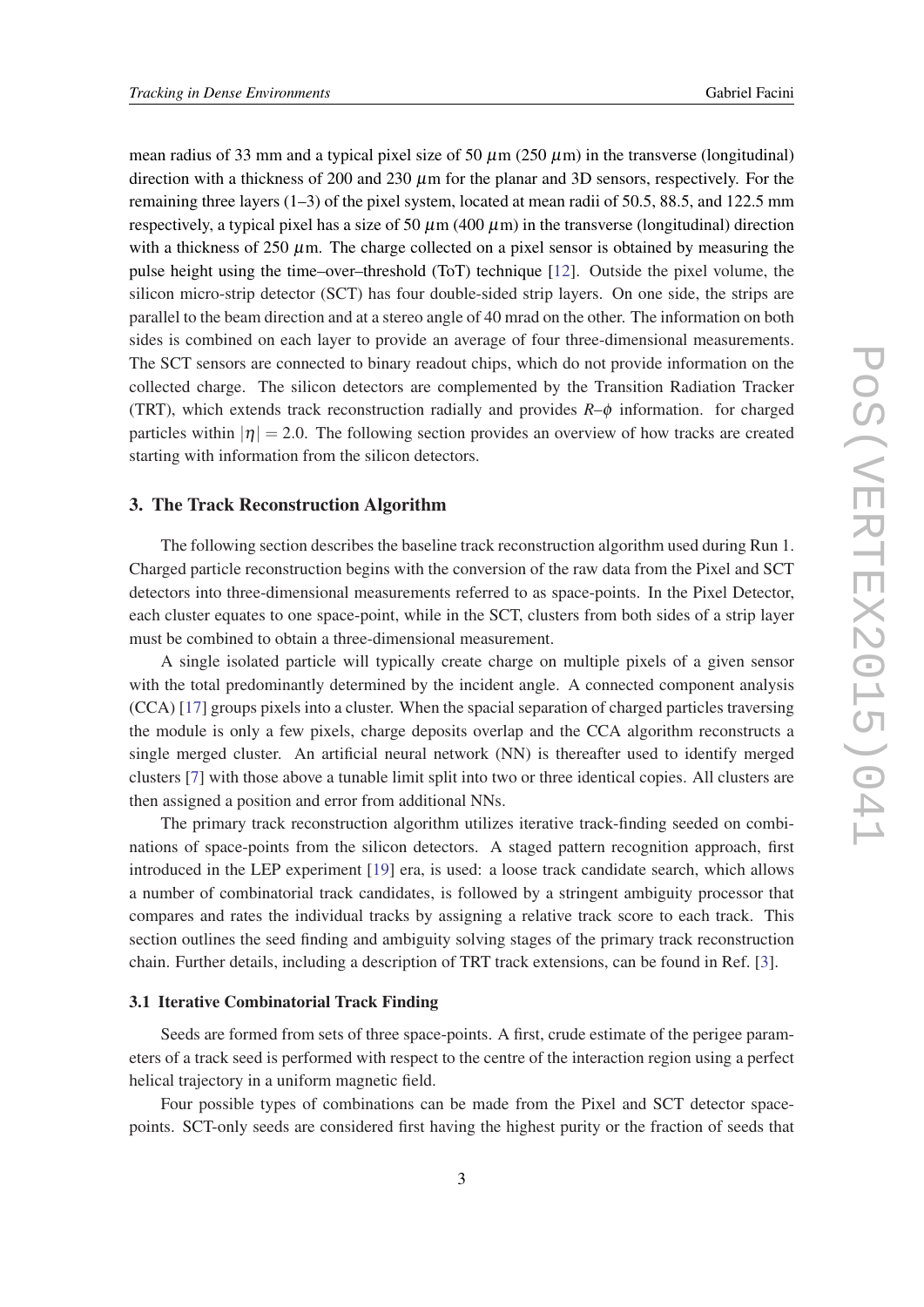<span id="page-3-0"></span>result in good quality tracks. A number of criteria are placed on the seeds to maximize purity and the use of space-points in multiple seeds is carefully controlled. Purity is further improved by requiring one additional space-point to be compatible with the seed before a combinatorial Kalman filter [\[16](#page-17-0)] builds the track candidates. A track candidate is created for each compatible space-point extension.

The result is a very high efficiency for reconstructing primary particles<sup>2</sup> and removing tracks created from purely random collections of space-points. Obtaining this level of performance with reasonable CPU resources is partly due to the seed purity requirements mentioned above. From  $\sim$ 13 space-point combinations created for an isolated charged particle traversing the entire Inner Detector, the time intensive combinatorial Kalman filter is, on average, called in its entirety 1.1 times. However, as all reasonable combinations of tracks have been made, there are a number of track candidates with incorrectly assigned space-points. This necessitates an ambiguity solving stage.

# 3.2 Ambiguity Solving of Track Candidates

The ATLAS ambiguity processor performs the final selection of reconstructed tracks. Track candidates are considered in descending order of a track score based on simple measures of the track quality such as the number of clusters and holes as well as the  $\chi^2$  of the track fit.

Shared measurements must be limited as they are also a strong indicator of poorly measured tracks. Unfortunately, shared measurements are also expected for merged clusters. This fact motivates the pixel NN [[7](#page-16-0)] tool introduced in Run 1.

To count shared clusters, a track candidate is only compared to those tracks previously accepted by the ambiguity processor. A track can have two shared clusters and a cluster can be shared by two tracks. A cluster is removed from a track candidate if either rule is broken. The track candidate is then re-scored and returned to the ordered list of candidates.

For qualifying track candidates, a full resolution fit is performed and the track is added back into the list of candidates. If an already fitted track passes through the ambiguity processor without any interference, it will be added to the final track collection.

#### 3.3 Truth-Based Reconstruction

An important tool for studying tracking performance in dense environments is truth-based reconstruction in simulated events [[14](#page-17-0)]. For a given charged MC particle, the pattern recognition process is skipped and the hit collection is gathered using MC truth information. If the cluster content requirements are satisfied the particle parameters are obtained from a full resolution fit. The final set of tracks has the ideal cluster content and gives the maximum reconstruction efficiency given the ATLAS detector geometry and performance as well as the minimal hit requirements.

# 3.4 Truth-Based Track Quality

In simulation, tracks are classified using a truth score determined by the fraction of measurements originating, at least in part, from the same simulated particle. A properly reconstructed track

<sup>&</sup>lt;sup>2</sup>For example muon reconstruction efficiency is in excess of 99% [\[9\]](#page-17-0).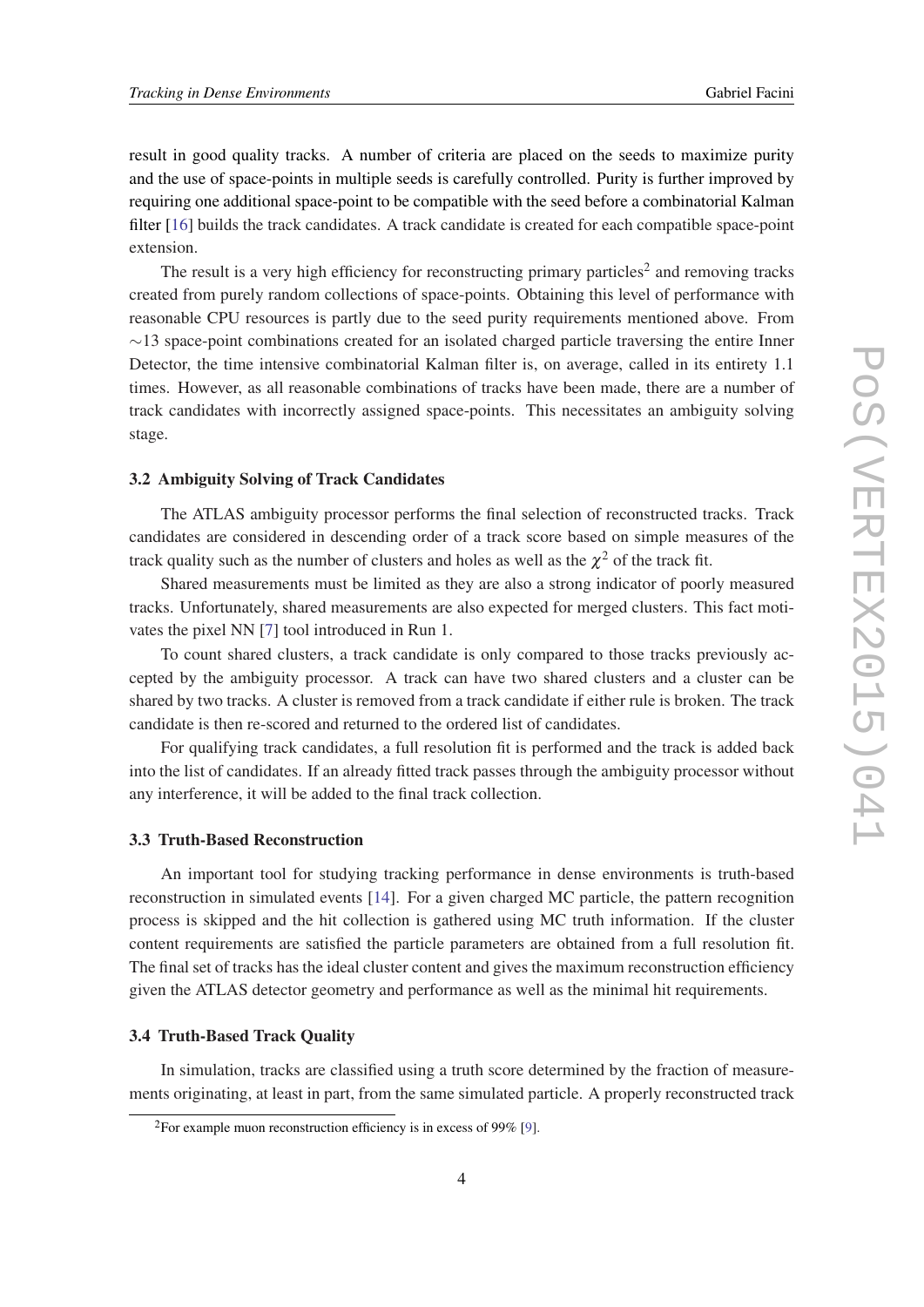<span id="page-4-0"></span>is required to have a truth score above 70%. Such a requirement is imposed for all reconstruction efficiencies presented in this note.

Fake tracks are those which have a truth score below 70%. Due to the careful pruning of seeds, the majority of reconstructed fake tracks are from the mis-allocation of clusters to a track and not purely random combinations of clusters.

# 4. Samples

In order to perform detailed studies, high statistics simulated samples in focused topologies were created with several Monte Carlo generators interfaced with a full ATLAS detector simulation [[4](#page-16-0)] based on the GEANT4 program [\[13](#page-17-0)]. These samples, with a single particle decaying into a set of close-by charged particles, are ideal for algorithm development, as is shown in Section 5. For this purpose parent particles were generated with a flat transverse momentum  $(p_T)$  spectrum from 10 GeV to 1 TeV within  $|\eta| < 1$ . A two track sample  $(\rho \to \pi^+ \pi^-)$  was used to study the double track efficiency. A sample consisting of a single  $\tau$ -lepton decaying to three charged hadrons  $(\tau^\pm\to\pi^+\pi^-\pi^\pm\nu_\tau)$  was used to test the performance when more than two particles contribute to a cluster and the parent particle has a non-zero lifetime. Finally a single  $B^+$  sample was used to study a high multiplicity of tracks from a long-lifetime parent particle, in particular charged particles created after the innermost pixel layer. The performance was then studied in a fully simulated physics process as described in Section [6.](#page-11-0) Events with a 3 TeV Z' decaying to a pair of top quarks were fully simulated by the PYTHIA 8 [\[18](#page-17-0)] generator using the AU2 tune [[6](#page-16-0)] and the MSTW 2008 L0 [\[15](#page-17-0)] PDF sets. This sample includes the effect of multiple *pp* interactions in the same and neighboring bunch crossings (pile-up) by overlaying minimum bias events simulated with PYTHIA 8 on each generated event. The number of overlaid events is chosen so that the distribution of the average number of interactions per *pp* bunch crossing in the simulation matches that expected in the data at  $\sqrt{s}$  = 13 TeV. On average this is 41 interactions per bunch crossing.

# 5. Ambiguity Solver Optimization

A revision of the ambiguity solver was performed to optimize track reconstruction performance in dense environments (TIDE). The following section describes the changes made to the baseline reconstruction. One particular aspect of the track reconstruction chain that was improved is the treatment of the clusters formed from multiple particles. A summary of the changes is given in Section [5.3.](#page-11-0)

#### 5.1 Merged cluster identification

A measure of collected charge per pixel via the ToT [\[12](#page-17-0)] technique and the physical location of the pixels provides the NN with enough information to identify merged clusters efficiently. However, the inherent randomness of charged particle interactions with thin silicon layers prevents the NN from ever performing perfectly. Also, the emission of  $\delta$ -rays causes difficulties as they can lead to bigger clusters and larger charge deposits compared to expectations from a single particle. The position determination can also be biased by  $\delta$ -rays. For collimated charged particles, merged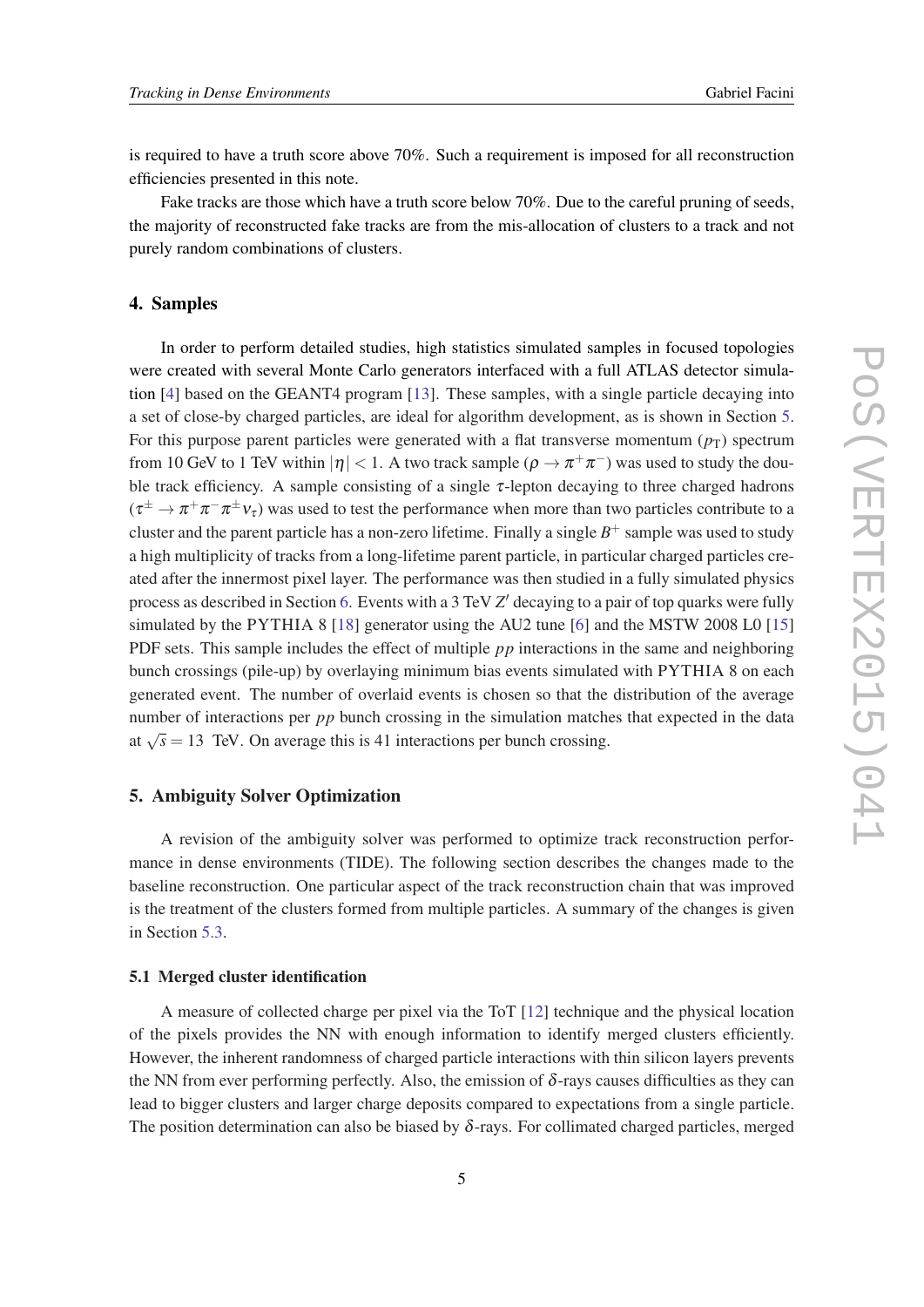clusters that are not identified can lead to exaggerated shared cluster and hole rates and thereby impact the fake rate and reconstruction efficiency.

The Run 1 track reconstruction chain evaluated the pixel cluster NN and performed the subsequent splitting immediately after cluster reconstruction. However, the incident angle of the particle can be used to improve the NN performance. After cluster reconstruction, this is estimated via the physical position of the pixel module with respect to the beam-spot position. Figure 1 shows the rate of incorrectly split one-particle clusters versus the rate of non-split multi-particle clusters [\[7\]](#page-16-0). For the same rate at which one-particle clusters were split in Run 1, a 15% increase in efficiency for correctly identifying merged clusters can be obtained if a precise incident angle measurement is used.



Figure 1: The fraction of split one-particle clusters versus the fraction of non-split two-particle clusters in simulation. The cut value of the NN varies along the solid and dashed lines: a tight cut corresponds to the lower right corner of the plot, and a loose cut corresponds to the upper left corner. The distribution is shown both for the NN using only the cluster and beam-spot information (solid line) and for the NN additionally including the track information (dashed line). The chosen working point for Run-I for the setup without track information is indicated with a star. The usage of this tool is discussed in Section [5.1](#page-4-0) and full details are given in Ref. [\[7](#page-16-0)]. This figure can be found in Ref. [[1\]](#page-16-0).

Within the ambiguity solver, the track candidate properties are precise enough to produce the improved NN performance. This motivates delaying the NN evaluation until the ambiguity solver. Clusters are then no longer split or physically copied. With fewer clusters entering the seed finding stage, 10% fewer track candidates are produced, thus saving CPU time.

After this change, the NN is consulted only when a cluster is contained in multiple track candidates. Those passing the pixel NN cut are used by the track candidates without penalty and additional NNs are used to determine the position and error of each contribution. This leads to the notion of shareable clusters which replaces the obsolete idea of split clusters. Clusters which are not shareable can still be shared but under the penalty described above.

Even with the improved performance from the precise incident angle, some merged clusters on multiple track candidates will not be identified by the NN. This can be overcome by correlating information on consecutive layers of the Pixel Detector. In general, the separation between collimated charged particles increases as they travel outward through the Inner Detector. Therefore given a merged cluster-on-track on a given layer, the next layer inward should also contain a merged cluster. Furthermore, both clusters should be used by the same track candidates. To utilize this information, if the same track candidates compete for clusters on two consecutive layers, the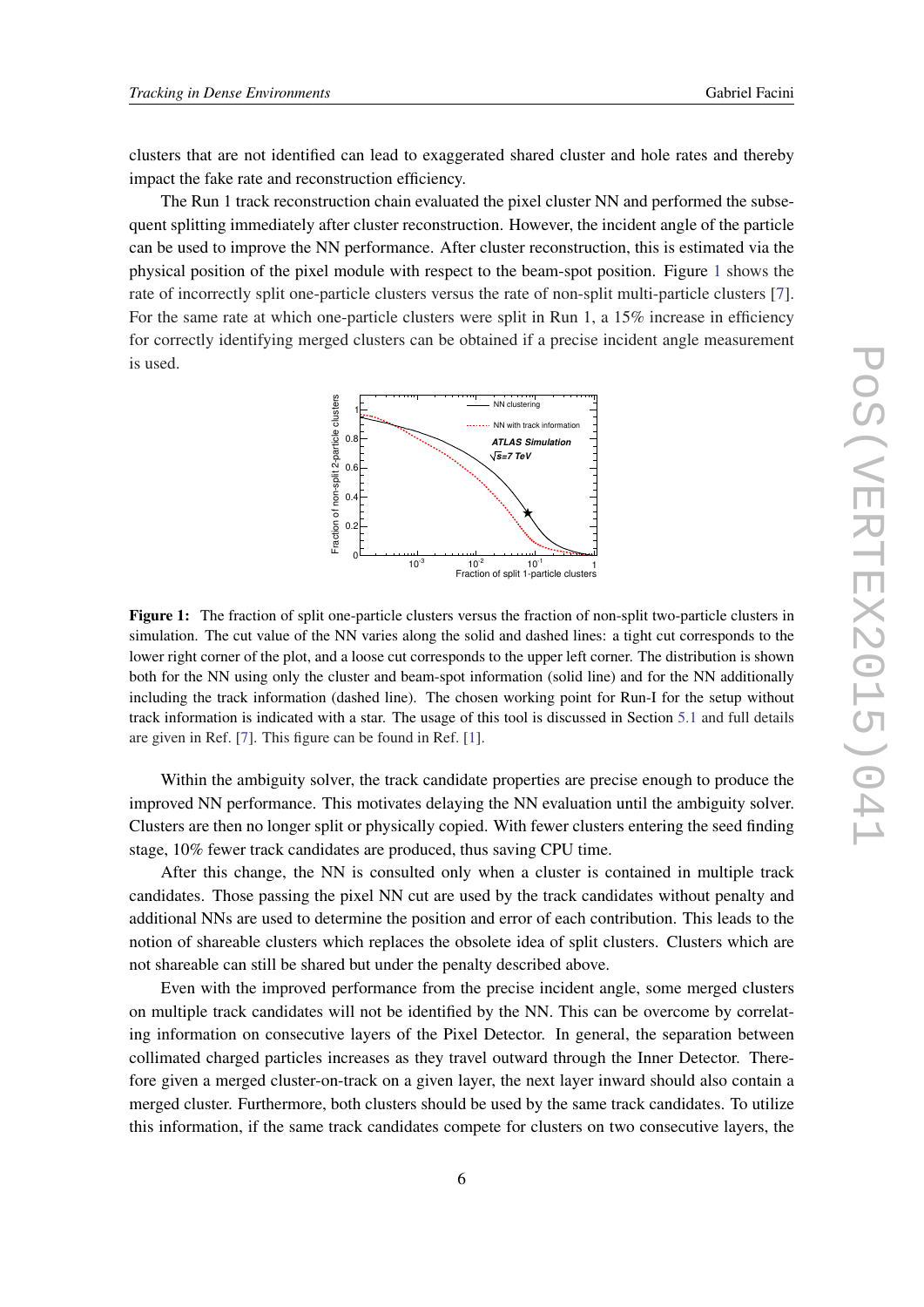cluster on the inner layer will be marked shareable if the cluster on the outer layer is identified as merged by the pixel NN tool.

These changes motivate a re-optimization of the requirements on the NN outputs. With the goal of maximizing efficiency against fake rate, these were loosened to 0.35 (0.4) for the two (three) particle NNs. In the Section 5.2, the optimization of four additional parameters used to control the fake rate is discussed.

The average number of truth-identified merged clusters on truth-based tracks (Section [3.3](#page-3-0)), is compared to the average number of both split and shareable clusters in Figure [2](#page-7-0) for the single  $\rho$  and single  $\tau$  samples. The average separation of the two (three) charged particles from a  $\rho(\tau)$  decay decreases with an increase in the parent particle momentum leading to more merged pixel clusters as shown in the points labeled ideal. Both the average number of merged and shareable clusters falls to zero at the lowest parent particle  $p<sub>T</sub>$  shown, while the baseline reconstruction has too many split clusters due to the NN splitting single-particle clusters. The imperfect efficiency of the NN is apparent at high  $p<sub>T</sub>$  but is a lesser problem for the TIDE optimized chain. The inefficiency is larger for the  $\tau$  sample where clusters created by more than two particles are more prevalent. The trend of the number of shareable clusters on tracks reconstructed in the TIDE optimized chain follows the true number of merged clusters nicely implying it has more physical meaning.

Cluster assignment efficiencies are shown in Figure [3](#page-7-0) for the first two layers of the pixel detector. They measure the fraction of clusters created by a particle that are then used on the reconstructed track of said particle. With the closest truth particle separated by 400  $\mu$ m at the innermost layer, the cluster assignment efficiency at this layer increased from  $81\%$  (56%) to 98% (82%) per track for the  $\rho$  ( $B^+$ ) sample. A significant improvement was also achieved at all other pixel layers. Inefficiencies evident in the *B* <sup>+</sup> sample are a consequence of the particle's lifetime. By decaying closer to the innermost layer, several daughter particles of the *B* <sup>+</sup> are likely to contribute to a single merged cluster.

Figure [4](#page-8-0) shows the total effect of the changes described in this note on the average number of pixel clusters on tracks in the  $\rho$  and three-prong  $\tau$  sample as a function of the parent particle  $p_T$ . With the improved identification of merged clusters, as shown in Figure [2,](#page-7-0) fewer clusters must be removed to keep track candidates below the shared cluster requirements applied during track reconstruction. This leads to more clusters on tracks. In the  $\rho$  sample of Figure [4](#page-8-0), the TIDE configuration mimics the ideal content. In 3-prong  $\tau$  decays, the ideal number of clusters decreases due to the  $\tau$ 's decaying after the innermost layer. The TIDE configuration is an improvement over the baseline, however more inefficiencies remain in events with clusters created by more than two charged particles. Changes introduced by the TIDE optimization add up to 0.3 (0.5) pixel clusters on tracks in the  $\rho(\tau)$  sample.

#### 5.2 Sharing Measurements: A Trade Off

The pixel NN approach minimizes the negative impact of shared pixel clusters on track reconstruction performance by helping to identify merged clusters. In the previous section, the NN was motivated as a tool used to identify merged clusters; it can also identify one-particle clusters. Clusters with a two-particle NN score less than 0.05 are explicitly forbidden from being shared. This is less a stringent requirement compared to Run 1.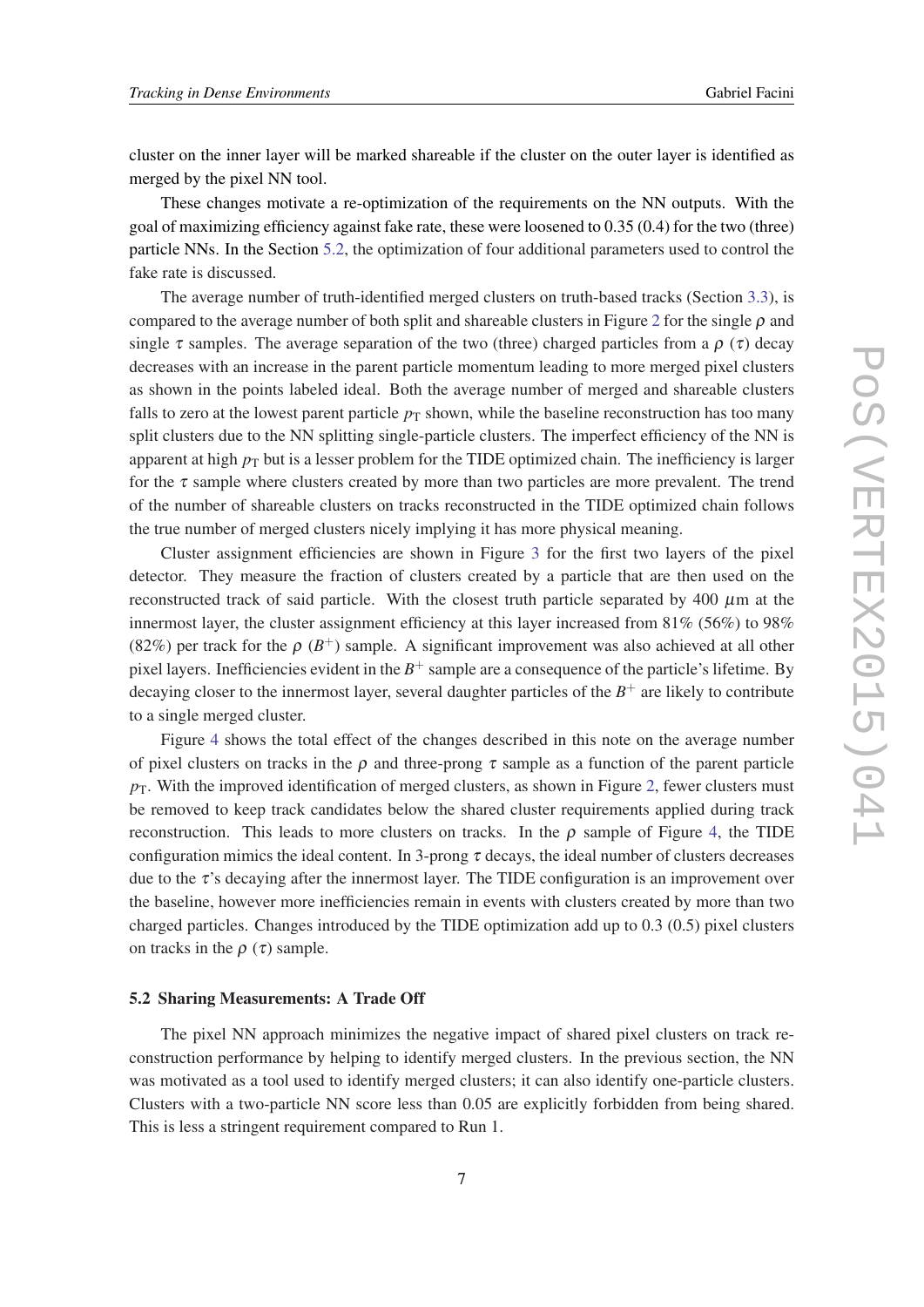<span id="page-7-0"></span>

Figure 2: A comparison of the average number of merged pixel clusters on truth-based reconstruction tracks (Section [3.3\)](#page-3-0) and split (shareable) pixel clusters is shown as a function of the  $ρ$  and τ transverse momentum. The trend of the average number of shareable clusters on tracks reconstructed by the TIDE optimized chain follows the true average number of merged clusters as shown by the points labeled ideal, better than the baseline reconstruction chain. Section [5.3](#page-11-0) lists the full set of differences between the baseline and TIDE reconstruction chain. This figure can be found in Ref. [[1\]](#page-16-0).



Figure 3: The efficiency by which reconstructed clusters are properly assigned to a track is shown for the two innermost pixel layers (layer 0 and layer 1) as a function of the minimum truth particle separation at layer 0. A vertical slice shows the expectation for the number of clusters on the first two layers for a given pair of tracks and their separation at layer 0. The TIDE optimized setup outperforms the baseline on both layers. Section [5.3](#page-11-0) lists the full set of differences between the baseline and TIDE reconstruction chain. This figure can be found in Ref. [[1\]](#page-16-0).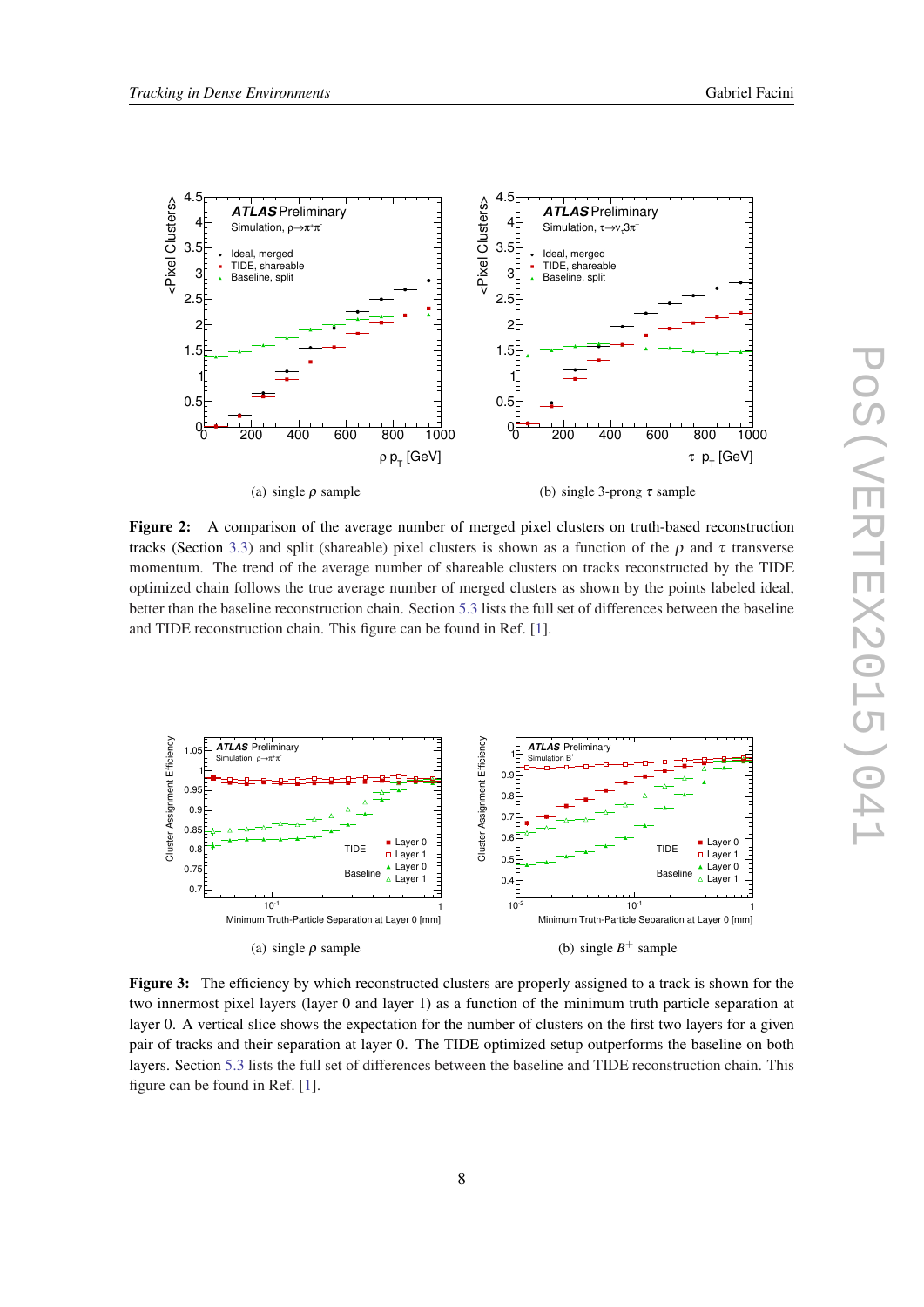<span id="page-8-0"></span>

**Figure 4:** The average number of pixel clusters on track is shown in the  $\rho$  (a) and  $\tau$  (b) sample for the ideal, baseline and TIDE reconstruction as a function of the parent particle  $p<sub>T</sub>$ . With the improved identification of merged clusters, as shown in Figure [2](#page-7-0), less clusters are removed to keep track candidates below the requirements on shared clusters applied during track reconstruction leading to more clusters on track. In the ρ sample, the TIDE configuration mimics the ideal content. In 3-prong τ decays, the ideal number of clusters decreases due to the  $\tau$ 's decaying after the innermost layer. The TIDE configuration is an improvement over the baseline, however more inefficiencies remain in events with clusters created by more than two charged particles. Changes introduced by the TIDE optimization add up to 0.3 (0.5) pixel clusters on track in the  $\rho$  $(\tau)$  sample. Section [5.3](#page-11-0) lists the full set of differences between the baseline and TIDE reconstruction chain. This figure can be found in Ref. [\[1](#page-16-0)].

A multivariate strategy cannot be applied to the SCT clusters, as no information on charge deposition is available. Therefore, the requirements on shared clusters, which restrict the fake rate, can also limit the overall track reconstruction efficiency accessible in dense environments. Additional techniques to control the fake rate were introduced and tuned to help with this problem. Fake rates will increase if short tracks from secondary particles are extended through incorrectly sharing clusters on the inner layers. To control this, a number of silicon clusters must be on a track before any sharing is allowed. Because of the addition of the IBL, the minimum was raised from eight to nine clusters. Two requirements were introduced to mitigate fakes. Tracks with  $p<sub>T</sub>$  less than 1 GeV cannot have shareable clusters and a track is required to have a minimum of four unique SCT clusters.

Figure [5](#page-9-0) shows the reconstructable or physics efficiency for the  $\rho$  and  $\tau$  samples as obtained from the truth-based approach described in Section [3.3.](#page-3-0) This is the maximum achievable efficiency given the cluster content requirements, including the limit on the number of shared clusters. The merged pixel clusters are assumed to have been identified and so only a cut on the number of shared SCT clusters is performed. Currently this limit is two shared clusters, as the efficiency improvement obtained from loosening this cut is not sufficient to justify the associated increase in the proportion of fake tracks.

The efficiency for reconstructing all primary tracks in events in which none are expected to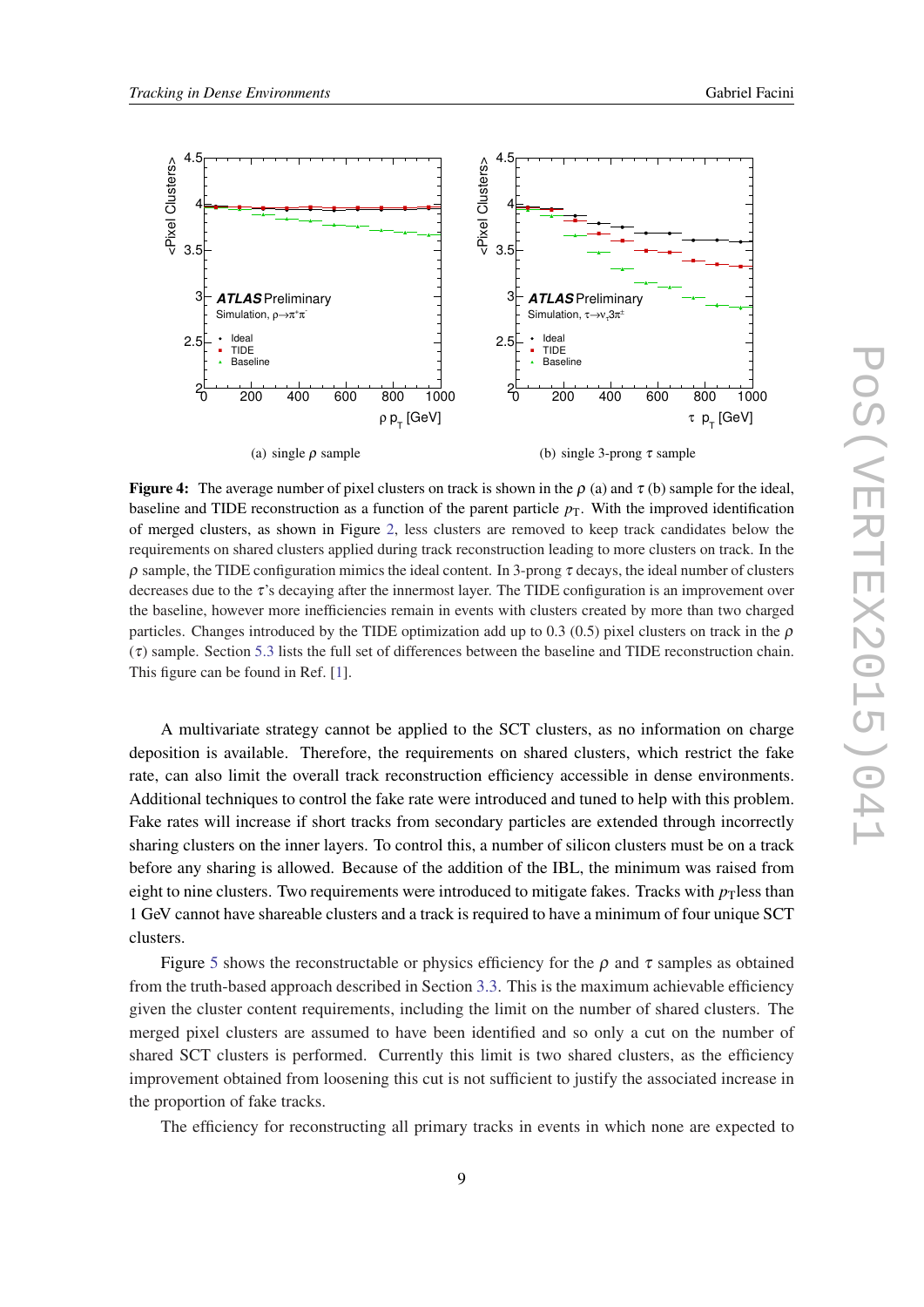<span id="page-9-0"></span>have more than two shared SCT clusters is shown in Figure [6.](#page-10-0) A clear improvement in the reconstruction efficiency can be seen in the optimized setup. The improvement increases with momentum, which reflects the improved handling of multi-particle clusters in the Pixel Detector. In events without inelastic interactions, such as hadronic interactions, photon conversions, etc., the track reconstruction efficiency in the single  $ρ$  sample is very close to 100%. The efficiency is lower in the more complex  $\tau$  sample. This decrease in efficiency with momentum is caused by pattern recognition errors due to NN inefficiencies. This can reduce the truth score and cause a track to be classified as fake. The effect is amplified when looking at events where additional clusters in the detector are generated by secondary particles.

After the relaxation of the NN output requirement for clusters to be shared and other changes described in the previous section, more shared pixel clusters are expected. The effect of the changes is counterbalanced by a tightening of the way shared clusters are counted in order to keep the fake rate down at Run 1 levels. Previously, only the track in question was evaluated for the cluster cuts. Accepted tracks were not reconsidered even if the shared cluster count changed, as more tracks were accepted. For Run 2, a track will not be accepted if it fails the cluster pattern cuts or causes an accepted track to fail the same cuts. This increases the preference for tracks with higher score.



Figure 5: The truth-based reconstruction (Section [3.3](#page-3-0)) efficiency is shown for reconstructing all the decay products of the  $\rho$  and the three prong  $\tau$  with various limits on the number of shared clusters allowed on a track candidate assuming all the merged pixel clusters were properly identified. The number of shared clusters is a limiting factor on the efficiency for charged particles with little spatial separation. This figure can be found in Ref. [\[1](#page-16-0)].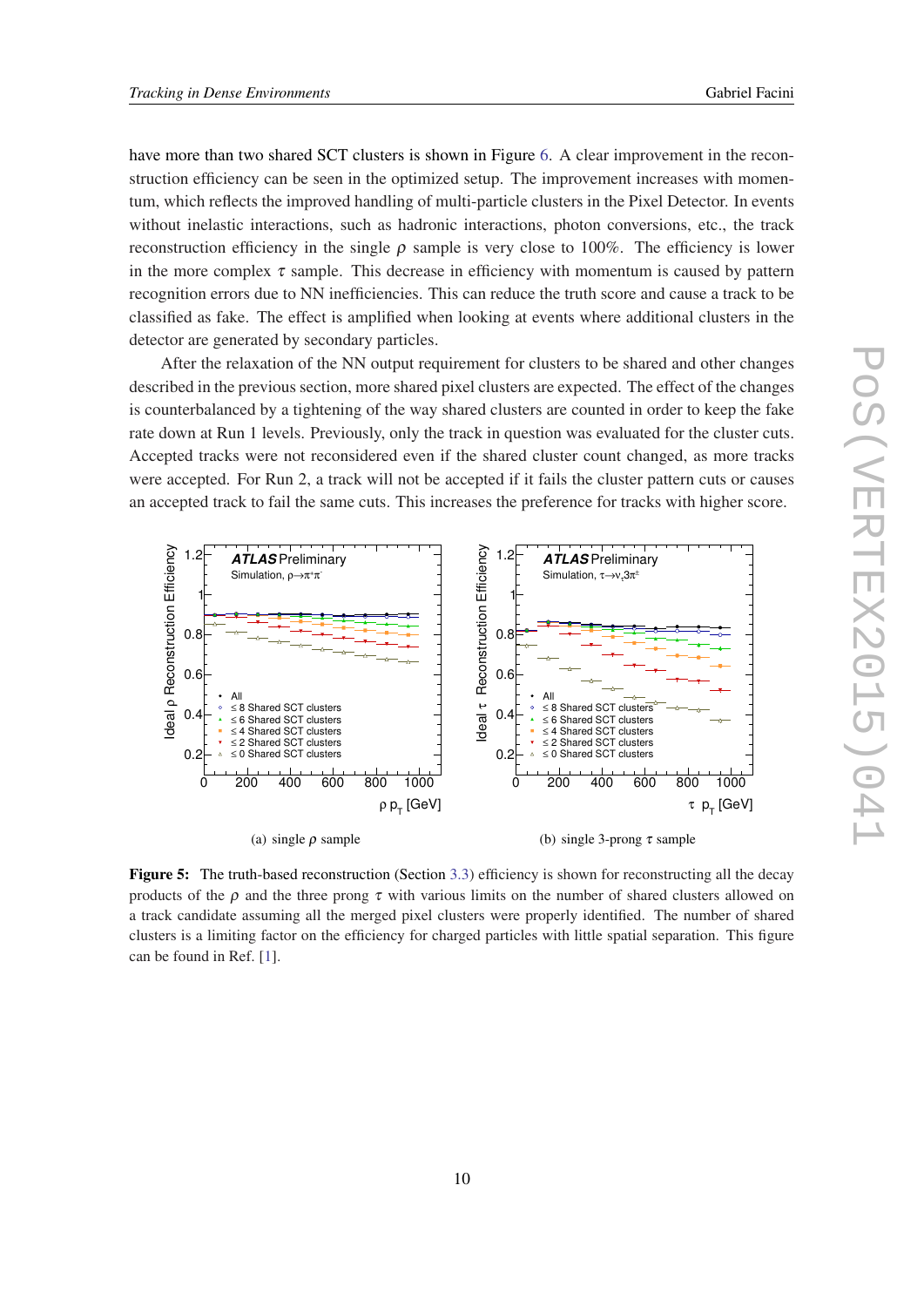<span id="page-10-0"></span>



**Figure 6:** The efficiency to reconstruct all decay products of a  $\rho$  or 3-prong  $\tau$  in events where truth-based tracks do not share more than two clusters in the SCT is shown as a function of the parent truth particle  $p_T$ . Left: events are restricted not to contain any secondary particles through nuclear interactions of the decay products with the detector material. Right: same set of plots, but no restrictions on the number of secondaries in the event. Section [5.3](#page-11-0) lists the full set of differences between the baseline and TIDE reconstruction chain. This figure can be found in Ref. [\[1](#page-16-0)].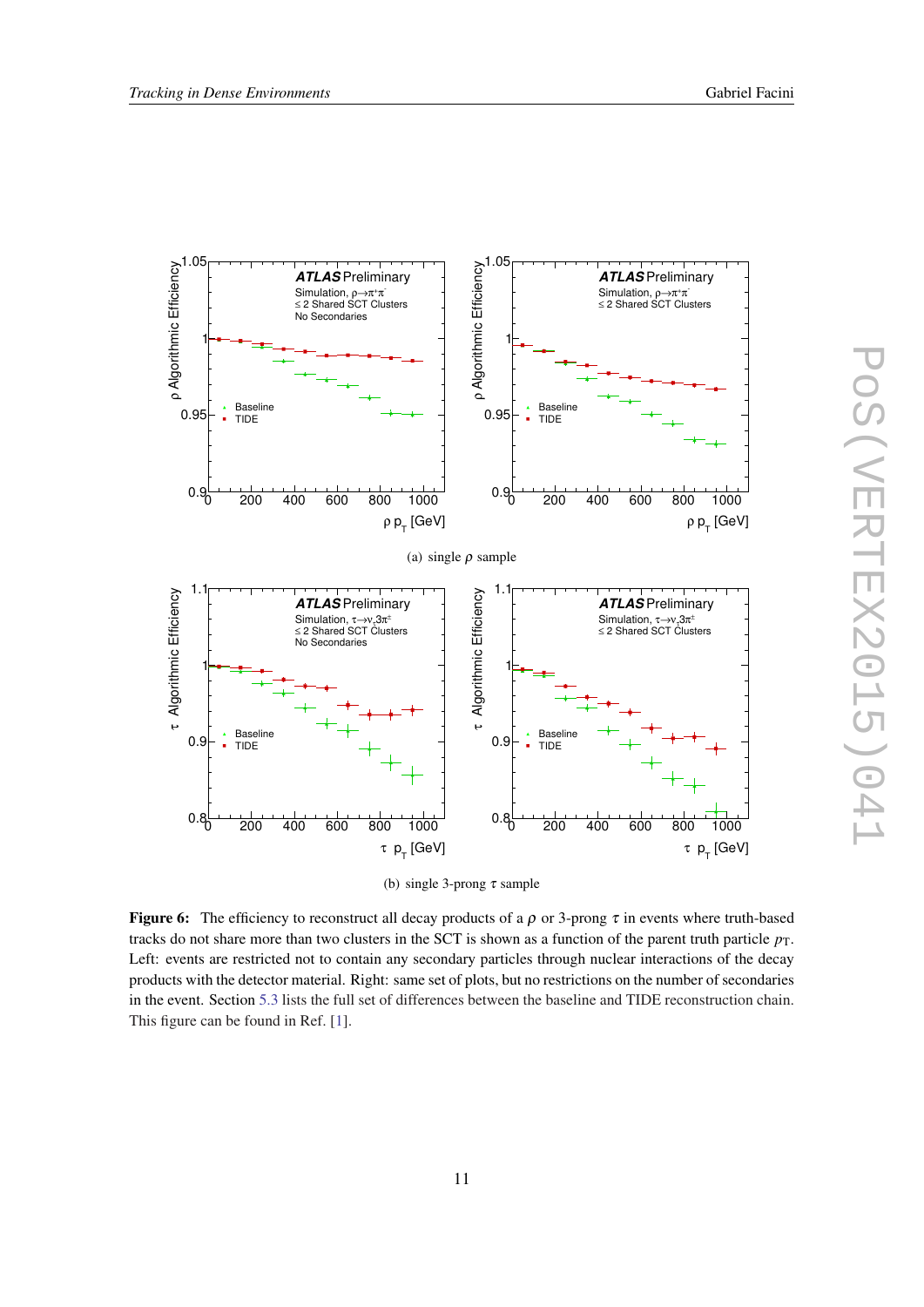#### <span id="page-11-0"></span>5.3 Summary of Changes

The major driving force of the changes is delaying the decision on how to use the information encapsulated within the NN. A similar strategy of taking decisions as late in the track reconstruction chain as possible was also the theme of Ref. [\[19](#page-17-0)]. The following is a summary of all the changes made:

- 1. The evaluation of the pixel cluster NN was delayed from cluster reconstruction to the track ambiguity solver.
- 2. The notion of split clusters was replaced by the shareable clusters definition:
	- Pixel clusters used by multiple tracks and passing the NN selection are shareable.
	- Pixel clusters used by multiple tracks and failing the NN selection are shareable if the same tracks all use a shareable cluster on the next layer.
	- Shareable clusters can be shared without penalty (split clusters were not allowed to be shared at all).
- 3. Tuning of existing cuts to optimize efficiency and rejection:
	- NN output for two particle hypothesis, threshold for being shareable: 0.35
	- NN output for more than two particle hypothesis, threshold for being shareable: 0.40
	- NN output for two particle hypothesis, minimum to be allowed to be shared: 0.05
	- Minimum number of silicon clusters required to allow sharing of track's clusters: 9
- 4. Cuts introduced to control fake rate:
	- Minimum number of unique SCT clusters: 4
	- Minimum  $p<sub>T</sub>$  of the track candidate to allow clusters to be shareable: 1 GeV

# 6. Track Reconstruction Performance in Jet Cores

In the previous sections, the changes to the track reconstruction chain have been described, and the impact on the performance in simple samples has been shown. These samples were crucial in understanding the problem at hand and testing alternate strategies, but they are insufficient for fine tuning and validation. This section shows the changes in cluster content of tracks within jets in fully simulated  $Z' \rightarrow t\bar{t}$  events. Truth jets are constructed from generator-level particles with the anti-kt [\[10](#page-17-0)] algorithm using a distance parameter of  $R = 0.4$ . Only jets with  $p<sub>T</sub>$  greater than 100 GeV and within  $|\eta|$  < 2.5 are used.

Figure [7](#page-12-0) shows the change in the average number of clusters on the innermost pixel layer as a function of the track distance to the jet axis. A clear increase can be observed with the new (TIDE) reconstruction. The rate of having a split (for the original setup) or shareable (for the new setup) cluster on track is also shown. The number of shareable clusters increases with the particle density.

The resulting track reconstruction efficiency as a function of the jet's  $p<sub>T</sub>$  is shown in Figure [8](#page-12-0) for the old and the new setup. An increase in efficiency, especially for high jet momenta, is observed.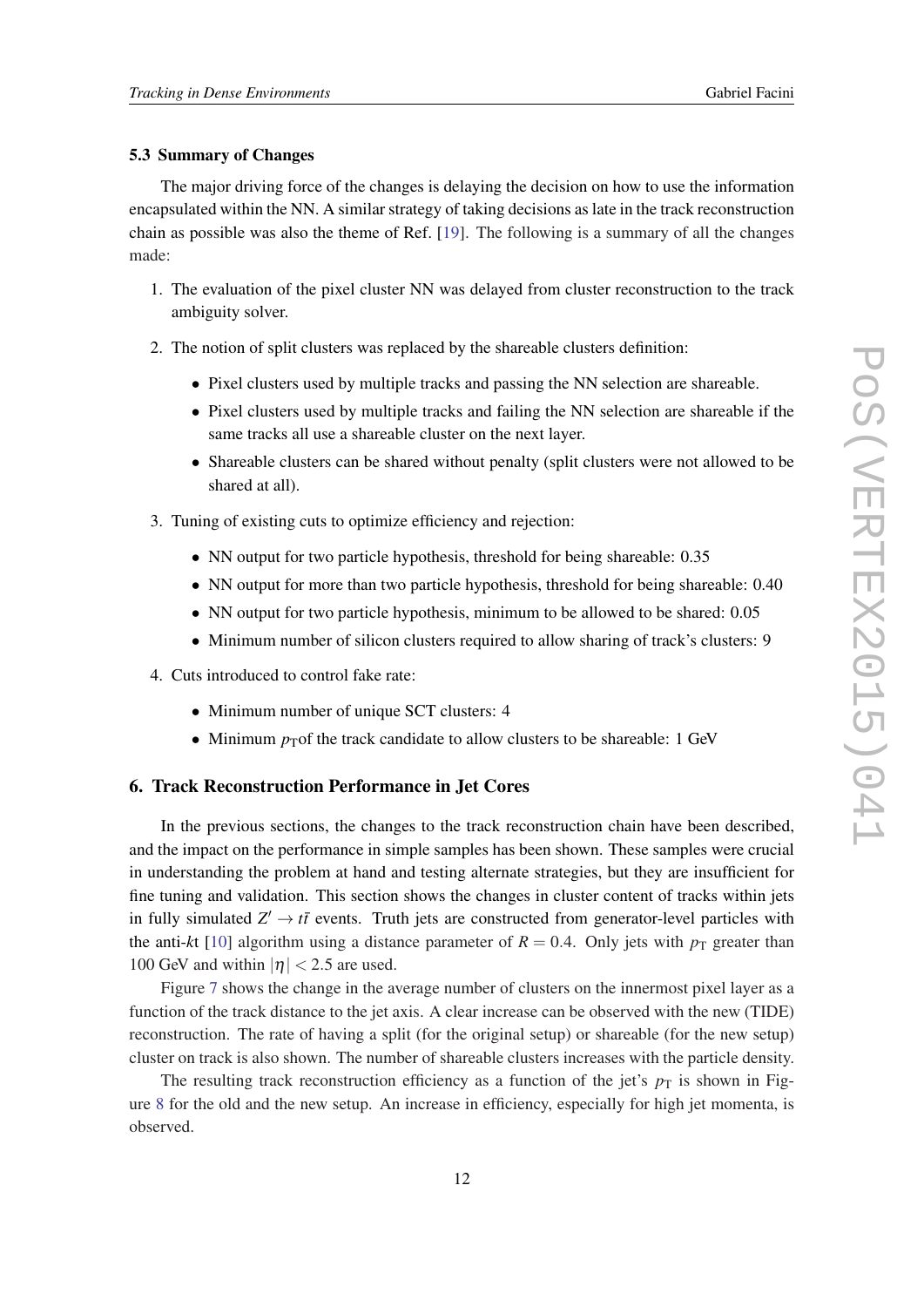<span id="page-12-0"></span>

Figure 7: The average number of innermost pixel layer clusters on primary tracks (with a production vertex before the first layer) and number of split/shareable pixel clusters on these tracks are shown on the left and right respectively, as a function of the angular distance of the track from the axis of jets with  $p_T > 100 \text{ GeV}$ . Two track reconstruction algorithms are shown: green triangles label the baseline reconstruction (Section [3\)](#page-2-0) and red squares label the TIDE optimized reconstruction (Section [5\)](#page-4-0). This figure can be found in Ref. [[1\]](#page-16-0).



Figure 8: The average efficiency to reconstruct primary tracks with a production vertex before the first layer in jets as a function of jet  $p<sub>T</sub>$ . The same sample generation, with limited statistics, is used for both reconstruction algorithms resulting in correlated features. Two track reconstruction algorithms are shown: green triangles label the baseline reconstruction (Section [3](#page-2-0)) and red squares label the TIDE optimized reconstruction (Section [5\)](#page-4-0). This figure can be found in Ref. [\[1](#page-16-0)].

Figure [9](#page-14-0) shows the charged-primary particle reconstruction efficiency dependence on the angular distance of a particle to the jet axis and the transverse distance from the interaction vertex to where the particle was created. Jets were selected to have a  $p_T$  between 450 GeV and 750 GeV. Charged particles were required to have been created within a radius  $(R<sub>prod</sub><sup>part</sup>)$  of 100 mm and transverse the entire SCT detector ( $R_{\text{decay}}^{\text{part}} > 600$  mm). A  $p_T > 2$  GeV requirement was also used. Several particles from a displaced decay can create a single merged cluster. Clusters created from more than two particles have been shown to reduce the cluster assignment efficiency (Figure [3](#page-7-0)) and track reconstruction efficiency (Figure [6\)](#page-10-0) in samples created from a single  $B^+$  and single  $\tau$ -lepton decaying to three charged hadrons respectively. The same effect drives the reconstruction efficiency decrease towards the core of a jet in fully simulated samples. The problem is exacerbate for *b*-jets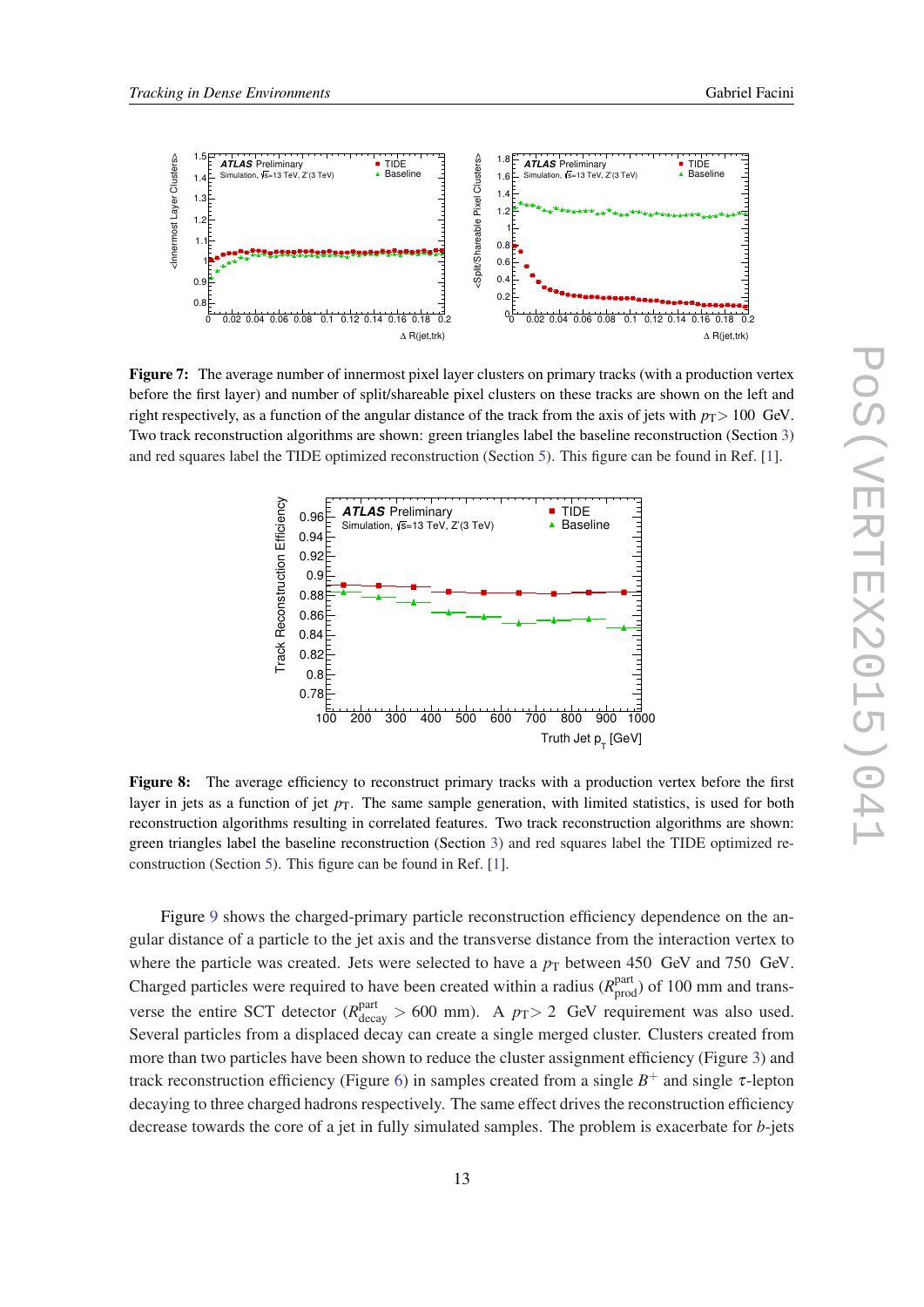<span id="page-13-0"></span>due to the displaced decay of heavy-flavor quarks. In all cases the new (TIDE) reconstruction provides an improvement. An approximate 17% efficiency gain is seen for charged particles created at a radius of 30 mm as well as a 10% (14%) improvement in the core of high  $p<sub>T</sub>$  light (*b*) jets.

# 7. Impact on Flavor Tagging

Jet-flavor tagging exploits the lifetime of *b*-quarks via track impact parameters or the identification of displaced vertices [[8](#page-17-0)]. Several taggers optimized for the different means of identification are combined in a multivariate technique. The impact parameter resolution is likely to degrade if the innermost measurement is missing or shared. In Run 1, impact-parameter-based taggers considered only tracks with a cluster on the innermost layer. Therefore, this type of tagger will profit from increasing the number and precision of innermost clusters on track. Secondary vertex taggers employ multivariate discriminants using vertex properties. Such variables include the secondary vertex mass, the vertex energy fraction or the momentum of the tracks in the vertex compared to all tracks considered by the discriminant, and the secondary vertex momentum. Increasing the efficiency for highly collimated track pairs improves the secondary vertex efficiency. Also, since the collimated tracks carry a considerable fraction of the charged-particle momentum, the vertex energy fraction and vertex momentum become more discriminant.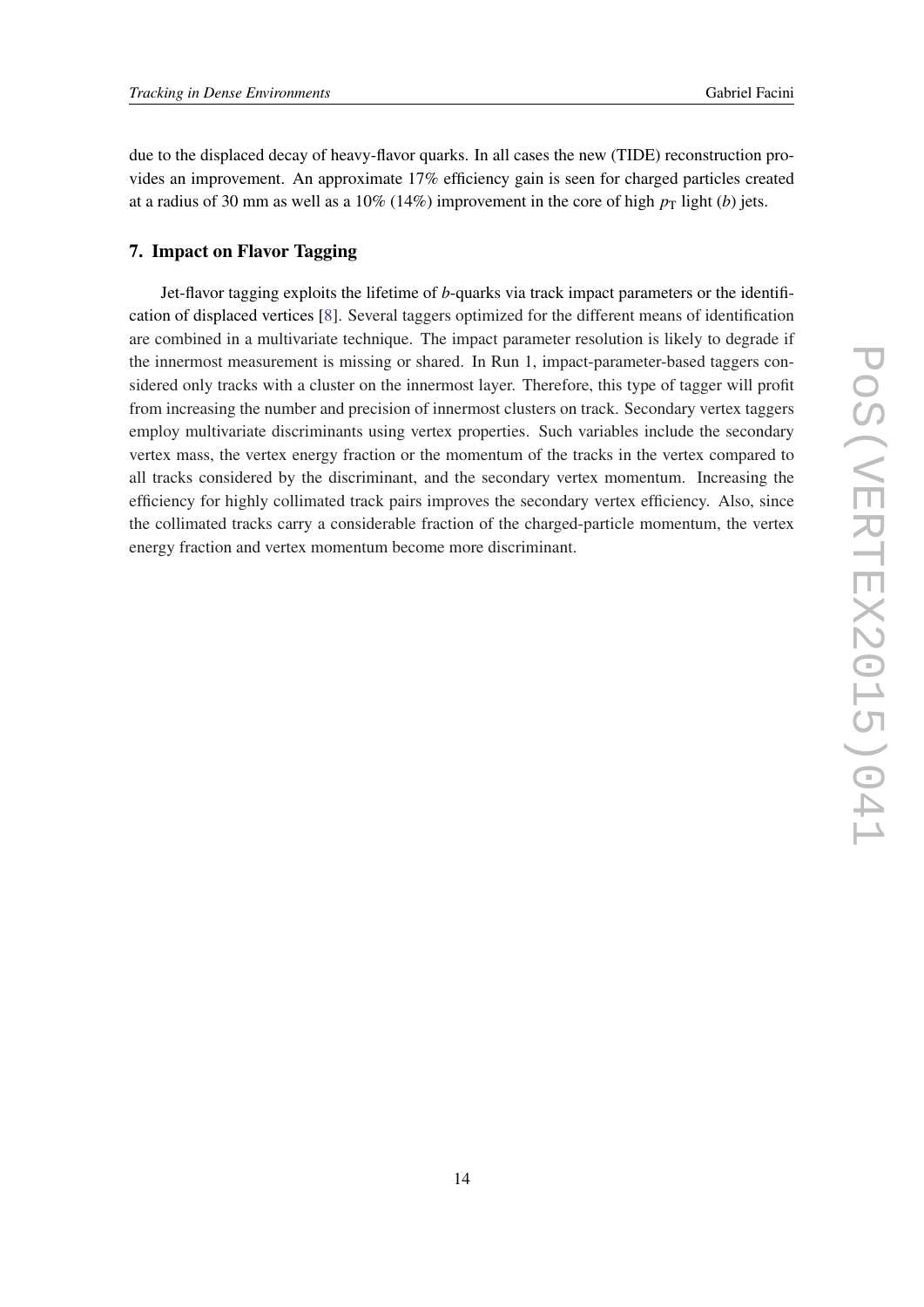<span id="page-14-0"></span>

PoS(VERTEX2015)041 POS(VERTEX2015)04

Figure 9: The average efficiency to reconstruct charged primary particles is shown as a function of the angular distance of the particle from the jet axis (top) and as a function of the production radius of the particle (bottom). Jets were selected to have a  $p_T$  between 450 GeV and 750 GeV. Charged particles were required to have been created  $(R_{\text{prod}}^{\text{part}})$  within 100 mm of the beam line and transverse the entire SCT detector ( $R_{\text{decay}}^{\text{part}} > 600$  mm). A  $p_T > 2$  GeV requirement was also used. The decrease in track reconstruction efficiency in the jet core and for displaced tracks is driven by clusters created from more than two particles. Also highly displaced tracks can lack a sufficient number of clusters to be reconstructed. The new (TIDE) reconstruction provides an approximate 17% efficiency gain for charged particles created at a radius of 30 mm as well as a 10% (14%) improvement in the core of high  $p<sub>T</sub>$  light (*b*) jets. Two track reconstruction algorithms are shown: green triangles label the baseline reconstruction (Section [3\)](#page-2-0) and red squares label the TIDE optimized reconstruction (Section [5](#page-4-0)). This figure can be found in Ref. [[1\]](#page-16-0).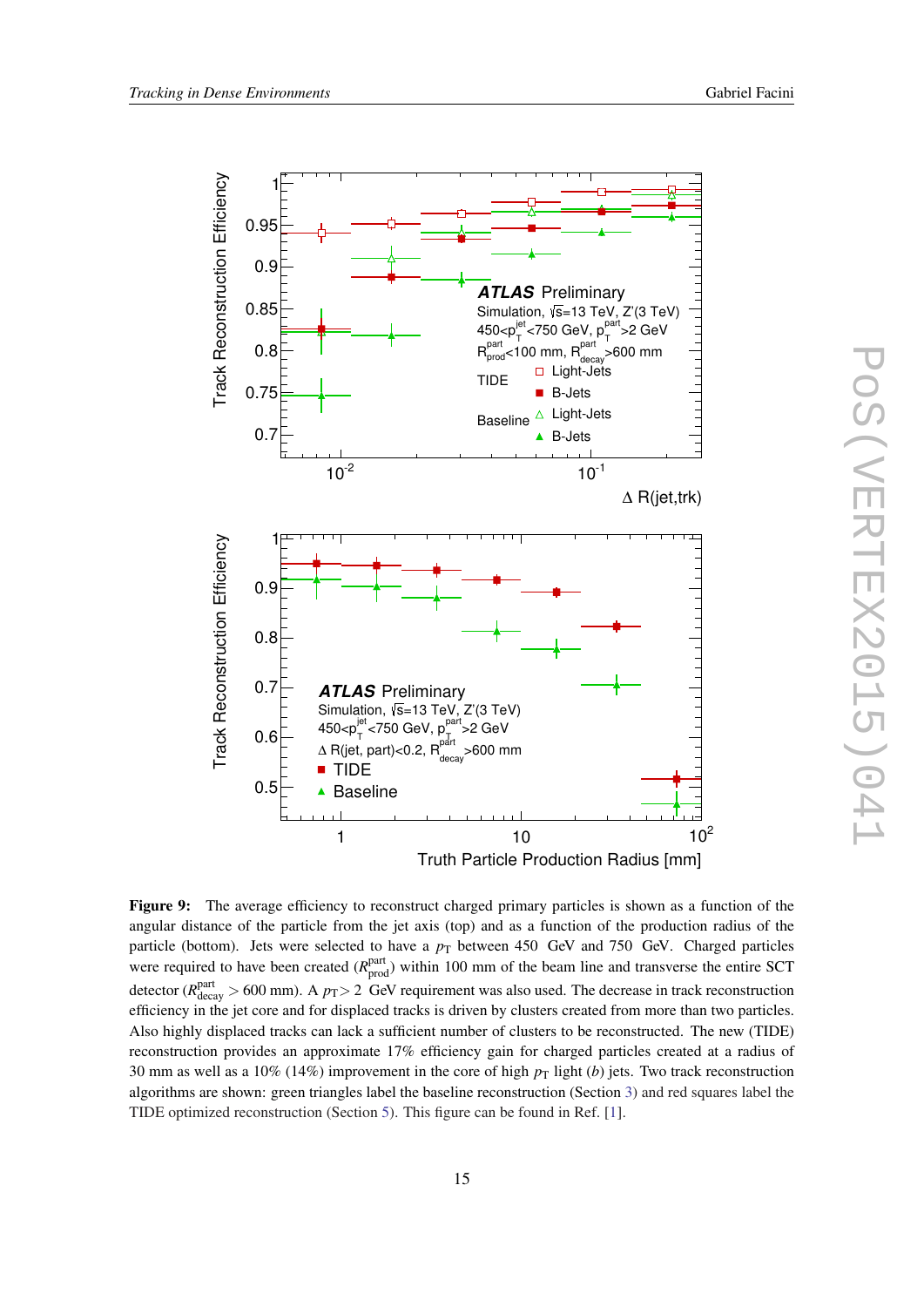<span id="page-15-0"></span>

Figure 10: *B*-jet efficiency (left) and light-jet rejection (right) at the baseline 70% working point of the IP3D algorithm as a function of truth-jet transverse momentum. The truth jets are reconstructed from generatorlevel particles in *Z'* events, using the anti- $k_t$  algorithm with R=0.4, and are required to be within  $|\eta|$  < 2.5. The performance with the new (TIDE) reconstruction (red squares) is compared with that using the baseline reconstruction (green triangles). This figure can be found in Ref. [[1\]](#page-16-0).



Figure 11: *B*-jet efficiency versus light-jet rejection for the IP3D algorithm with the new (TIDE) configuration as well as the baseline setup for anti- $k_t$  R=0.4 jets with  $p_T$  greater than 100 GeV and  $|\eta| < 2.5$  in a Z' sample are shown. For the baseline light-jet rejection of the commonly used 50, 60, 70, and 80% *b*-jet identification working points, an efficiency increase of 13, 11, 9, and 7%, respectively, is observed without retraining the likelihood. This figure can be found in Ref. [[1\]](#page-16-0).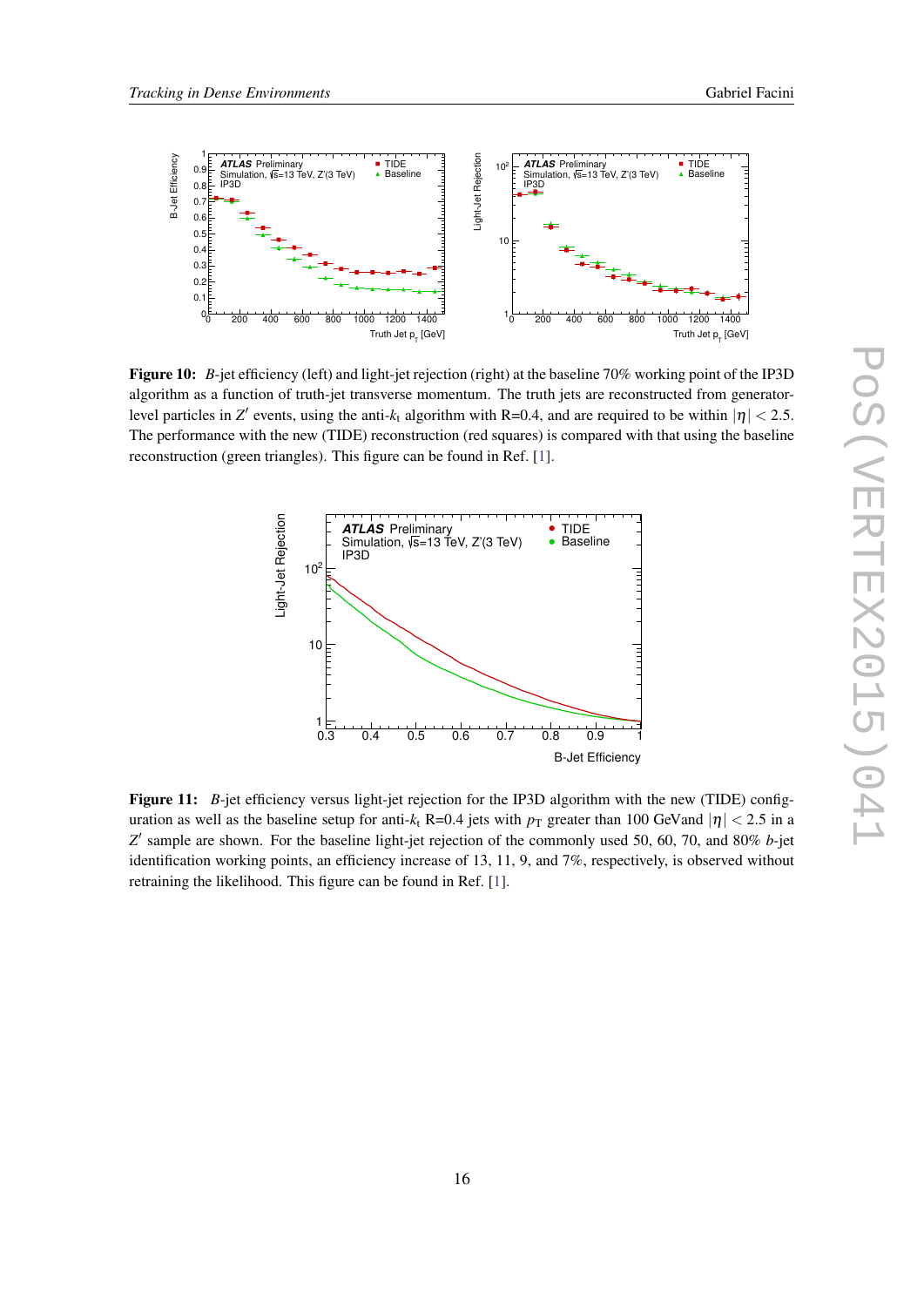<span id="page-16-0"></span>Figure [10](#page-15-0) shows the improvements to the impact parameter based tagger IP3D [5] for *b*-jet tagging efficiency as well as the effect on light-jet rejection as a function of the truth jet  $p<sub>T</sub>$  for the *Z'* sample using anti- $k_t$  R=0.4 jets with  $|\eta| < 2.5$ . The gain in efficiency versus rejection is shown in Figure [11.](#page-15-0) A relative 13 (7)% increase in efficiency is obtained for a constant light-jet rejection rate equal to that of the 50 (80)% *b*-jet identification working point. A slightly reduced improvement is seen if tracks without a measurement on the innermost layer are considered in the comparison as well. The enhanced performance is driven by the increased reconstruction efficiency of displaced charged particles as shown in Figure [9](#page-14-0). The likelihood on which the IP3D tagger is based was not retrained with tracks built using the TIDE track reconstruction for the results shown here.

# 8. Conclusion

This note presents recent changes in the ATLAS track reconstruction chain derived from detailed studies of track reconstruction in dense environments, such as the cores of high  $p<sub>T</sub>$  jets and τ-leptons that are characterized by charged particle separations comparable to the Inner Detector pixel cluster dimensions. The ambiguity processor stage of the reconstruction chain was optimized, including an improvement in the usage of a NN based approach to identify pixel clusters created by multiple charge particles. The changes were demonstrated with simulated samples of a single particle decaying to a set of collimated charged particles. The full impact in high  $p_T$ jets is up to 10% more IBL clusters on tracks in the jet core, a flat track-reconstruction efficiency as a function of jet  $p<sub>T</sub>$ , and a more meaningful pixel cluster classification. A 17% efficiency gain is seen for charged particles created at a radius of 30 mm. Similarly a 10% (14%) track reconstruction efficiency improvement is shown in the core of high  $p<sub>T</sub>$  light (*b*) jets. For heavy-flavor jet identification, a relative 7–13% increase in *b*-tagging efficiency for a given light-jet rejection rate for jets with  $p_T$  greater than 100 GeV is also obtained. A 7-13% increase in *b*-jet identification of jets with  $p_T$  greater than 100 GeV is shown for a given light-jet rejection rate and a 5% improvement in the reconstruction of three-prong  $\tau$ s with with  $p_T$  above 600 GeV has been demonstrated.

### References

- [1] The Optimization of ATLAS Track Reconstruction in Dense Environments. Technical Report ATL-PHYS-PUB-2015-006, CERN, Geneva, Mar 2015.
- [2] ATLAS Collaboration. The ATLAS Experiment at the CERN Large Hadron Collider. *JINST*, 3:S08003, 2008.
- [3] ATLAS Collaboration. Performance of the ATLAS Silicon Pattern Recognition Algorithm in Data and Simulation at  $\sqrt{s} = 7$  TeV. (ATLAS-CONF-2010-072), Jul 2010.
- [4] ATLAS Collaboration. The ATLAS Simulation Infrastructure. *Eur.Phys.J.*, C70:823–874, 2010.
- [5] ATLAS Collaboration. Commissioning of the ATLAS high-performance b-tagging algorithms in the 7 TeV collision data. (ATLAS-CONF-2011-102), Jul 2011.
- [6] ATLAS Collaboration. Summary of ATLAS Pythia 8 tunes. (ATL-PHYS-PUB-2012-003), Aug 2012.
- [7] ATLAS Collaboration. A neural network clustering algorithm for the ATLAS silicon pixel detector. *JINST*, 9:P09009, Jun 2014.